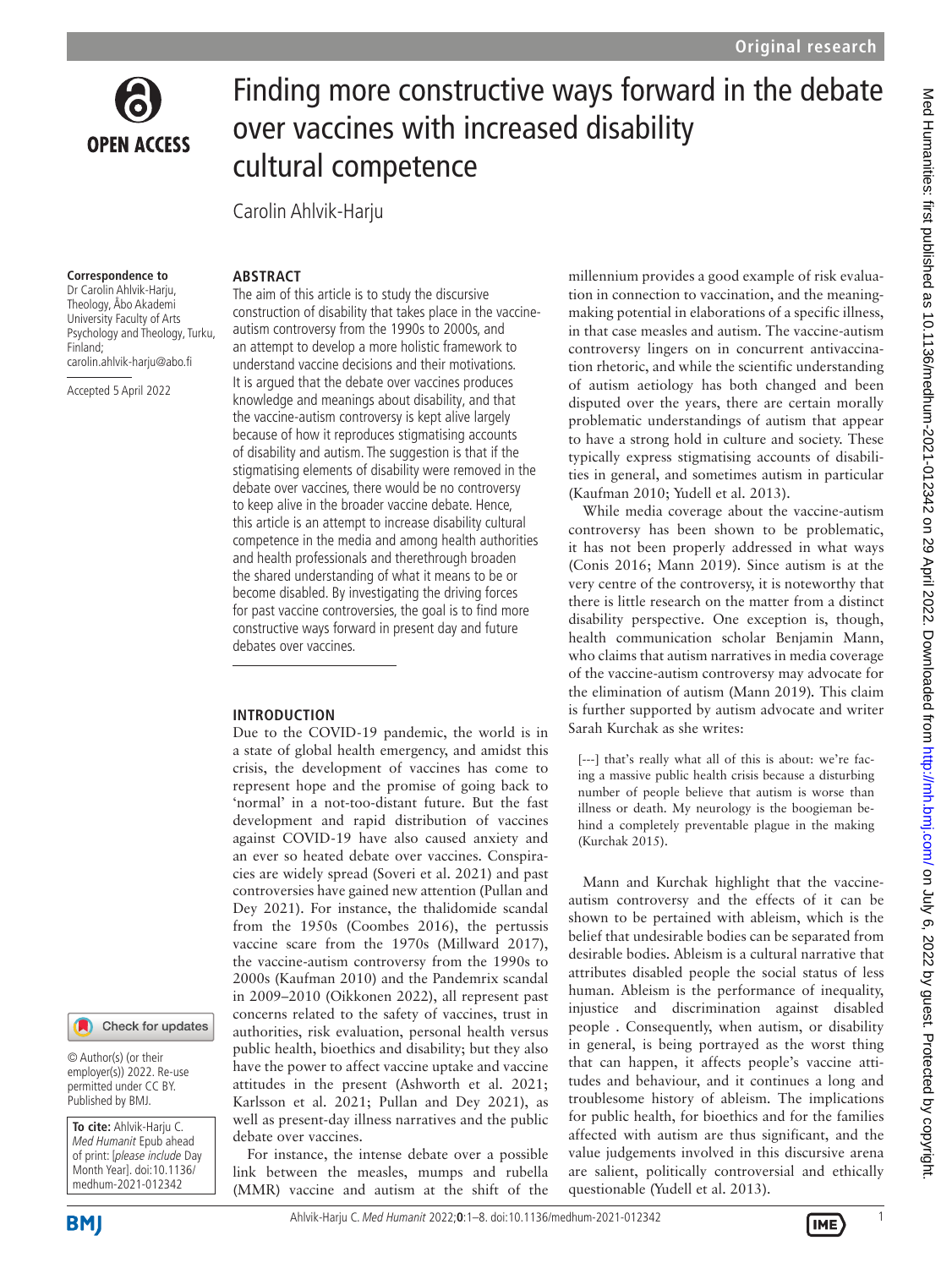# **Original research**

The aim in this article is thus to study *the discursive construction of disability* that takes place in the vaccine-autism controversy, but it is also a contribution to the *development of more holistic frameworks to understand vaccine decisions and their motivations* [\(Carrion 2018\)](#page-6-3). I argue that the debate over vaccines produces knowledge and meanings about disability, and that the vaccine-autism controversy is kept alive largely because of how it reproduces stigmatising accounts of disability and autism. That is: I suggest that if the stigmatising elements of disability were removed in the debate over vaccines, there would be no controversy to keep alive in the broader antivaccination movement. Therefore, this article is an attempt to increase disability cultural competence in the media and among health authorities and health professionals and therethrough broaden the shared understanding of what it means to be or become disabled. By investigating the driving forces for past vaccine controversies, I want to find more constructive ways forward in present-day and future debates over vaccines.

The outline of the article is designed as follows: first, I will give a more thorough background to what the vaccine-autism controversy was about, and explicate why its legacy is so relevant today. Second, I will discuss common values attached to disabilities and propose a rebranding of the normative, although problematic, assumptions about disability and autism that I find necessary for my constructive argument. Third, I will more specifically demonstrate how ableism plays out in the context of the vaccine-autism controversy, and point at the moral logic this enables. Fourth, I will explicate the theoretical premises and guiding principles for the account of disability cultural competence that I propose and discuss the concrete knowledge areas involved. Lastly, I will draw together the conclusions of the article. Since the emphasis here is on the performance of ableism and on the moral logic this enables in the context of vaccines, this article is theoretically and methodologically rooted primarily in (bio)ethics and disability theory. Most noteworthy are the works of Rosemarie Garland-Thomson whose writings on disability cultural competence are central to my argument, and Alison Kafer whose work Benjamin Mann uses in his analysis. The conclusions are, however, a contribution to the growing field of qualitative and philosophical research on vaccine attitudes, and health communication in a broad sense.

## **The vaccine-autism controversy**

By the early 21st century, the idea that something about childhood vaccinations are the cause, may be the cause, or may be one contributing factor in the apparently rising numbers of children with neurodevelopmental problems had spread widely among U.S. (and other) parents ([Kaufman 2010](#page-7-3), 9).

Sometime around the turn of the millennium, the story of a connection between vaccines and autism started to emerge in the media. Vaccine safety and vaccine risks had naturally been discussed before that, but around the year 2000 reports about vaccine dangers became a more regular feature in the news ([Conis 2014](#page-6-4)). Many claim that the main reason for this was the Andrew Wakefield study from 1998—which suggested a possible link between the MMR vaccine and autism—but the fact is that vaccine-safety activists had long argued that immunisation has the potential to affect the immune and nervous systems in ways that could cause autism in some cases. Not least in the 1970s and 1980s after the pertussis vaccine scare, which started with a group of British parents claiming that their children had become disabled as a result of the whooping cough vaccine [\(Millward 2017](#page-7-2)). Nevertheless, in the aftermath of Wakefield's study, parents, doctors, health experts and journalists started to examine the

vaccine-autism connection more eagerly than before. In fact, only in the USA funding grants climbed by millions each year between 2000 and 2011, and although a vast number of studies conclude that there is no causal link between vaccines and autism ([Navin 2017](#page-7-9)), the narrative of its possibility is kept alive in the media and among parents and health professionals ([Conis 2014](#page-6-4); [Silberman 2015\)](#page-7-10).

One reason for this is that although vaccine worries were not new at end of the 1990s, widespread fear of autism was. When in the 80s, autism affected 1 in 10 000 children, the constantly growing number was 1 in 500 children around the year of 2000, and 1 in 68 children by 2015. The condition appeared to spread like an epidemic, and despite research suggesting otherwise, many parents suspected vaccines to be the main cause for the rise. Studies on health communication show that during this time stories about children living with autism started to appear more frequently in the media, and a common feature of these stories was parents speculating on whether the autism was brought on by vaccines or not. Hence, at the end of the century vaccine worries were commonly made part of articles about autism, and autism worries started to appear in official reports on vaccines and vaccine policy [\(Blume 2017](#page-6-5); [Conis 2014;](#page-6-4) [Mann 2019\)](#page-7-7).

While the news media did incorporate vaccine worries stories, the internet became the main platform for parents to circulate their suspicions. Parents to children with autism—who oftentimes had been struggling with getting help and sympathy from healthcare professionals—now had a huge community of parents to share their worries with, and a huge experiential knowledge base about their children's condition. And although these internet-based communities gave parents a highly longed for support, they also contributed to a divide between families with autism and health professionals [\(Brock 2019;](#page-6-6) [Conis](#page-6-2) [2016\)](#page-6-2), particularly between mothers and health professionals. The mothers are usually the ones more responsible for making decisions about medical interventions for their children, and in political, popular and scientific discourses about vaccinations, 'parental' responsibility has typically meant 'maternal' responsibility ([Conis 2016](#page-6-2); [Navin 2017\)](#page-7-9). Historian Elena Conis shows that vaccination campaigns from the 1950s through the 1970s had routinely emphasised maternal responsibility for obtaining needed vaccines for children ([Conis 2016](#page-6-2)), and although the effects of such rhetoric are complex, what is relevant in the context of the vaccine-autism controversy is that mothers have long been blamed for the poor health status of their children. Early research on autism suggests, for instance, that autism was a result of a dysfunctional early attachment between mother and child [\(Navin 2017\)](#page-7-9). Hence, the urge to find all information out there and do as much as possible to ensure the safety of one's child needs to be understood against the cultural development of parenthood as a fundamentally moral act ([Ahlvik-Harju 2019](#page-6-7); [De Benedictis 2012](#page-6-8)). It is however important to recognise that media representations of the autism epidemic pitted mothers against experts and institutions that did not listen to them. This enabled autism advocacy to turn into vaccine-safety activism ([Conis 2016\)](#page-6-2).

The vaccine-autism controversy affected the MMR-vaccination rates negatively in many countries around Europe and in North America, but it is interesting to note that there are exceptions that might be connected both to the way media has reported on the issue and to the way health authorities and governments have handled the controversy. In the UK, the vaccination rates for the MMR vaccine dropped from 92% to 80%, as the vaccine-autism controversy took centre stage in the broader political discourse about policy and science at the time, and the vaccine debate was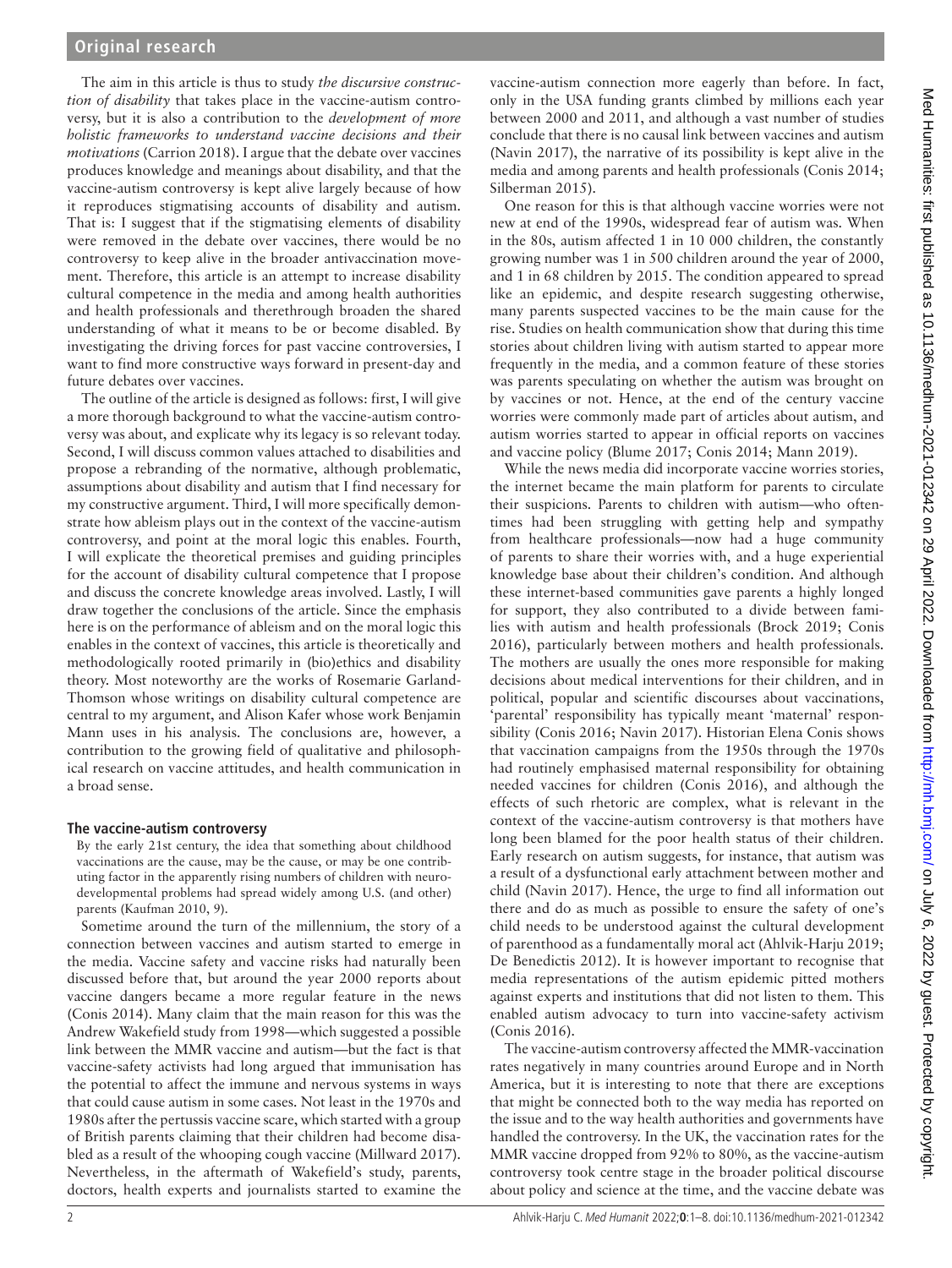made part of the national news agenda ([Stöckl and Smajdor](#page-7-11)  [2017](#page-7-11)). In Finland, on the other hand, the vaccination rates did not drop dramatically around the time of the controversy and is therefore somewhat an outlier in the research on international autism media coverage. A recent study ([Pesonen et](#page-7-12) al. 2020) suggests that some uniquely Finnish cultural norms may have played a role in how newspapers approached the vaccine-autism controversy and autism as a condition.

The damage of the vaccine-autism controversy to public health continues, and it is clearly fuelled by unbalanced media reporting, and by an ineffective response from governments, researchers, journals and health professionals [\(Blume 2017](#page-6-5)). On a deeper level, the vaccine-autism controversy has never been merely about science or medicine. It was and is also about values related to risk-evaluation and illnesses/disabilities ([Conis 2016](#page-6-2)). Although seldom discussed, this phenomenon is further exemplified in the 're-branding' of illnesses that can be found in histories of vaccination, that is, the conscious efforts by health authorities and politicians to encourage fear of a disease in the face of introducing a vaccine [\(Blume 2017](#page-6-5)). Hence, the values attached to various illnesses and disabilities are an important part of the vaccine debate and the broader discourse about public health.

In the following section, I will discuss the values attached to disabilities and specifically autism, since I stress that the account of disability cultural competence that I am proposing, demands a rebranding of normative assumptions about disability and autism.

#### **What is disability? What is autism?**

Somehow a way must be found to wrench the idea of disability out of its etymological linkage with lack and brokenness ([Brock 2019](#page-6-6), 171)

In this article, I use the term autism to describe the condition in a very broad sense, while I recognise the problematic nature of such generalisation. The choice to do so is partly due to the fact that there is no uniform stance on what language to use, even in the autism community itself, that is, autistic people, their family and friends as well as their broader support network do not agree on how to describe autism. Neither do various disability rights groups, the neurodiversity movement, nor the scientific community agree [\(Kenny et](#page-7-13) al. 2016). However, as will become apparent in the 'Ableism in the context of the vaccine-autism controversy' section, the media has oftentimes invoked stereotypical and stigmatising accounts of autism when reporting on the vaccine-autism controversy ([Mann 2019\)](#page-7-7). For this reason, it is important to recognise that the language used has the power to reflect and shape people's perceptions of autism. Hence, the choice to speak of autistic people instead of people with autism derives from the stance that there is nothing inherently negative about being autistic. This autism-affirmative language is preferred by many adults with autism [\(Kenny et](#page-7-13) al. 2016), and is much aligned with the premises and purposes of this article.

In what follows I will, however, discuss the problematic although established—understandings of disability and autism and state the perspective on disability that sets the foundation for my constructive argument. The guiding question is: what would it mean to place autism in the context of disability, and what account of disability would be helpful in the shaping of an autism-inclusive vaccine debate?

There are many different accounts of disability and various models have varied a lot between countries and cultural contexts, but the growing literature in disability studies has continuously brought forth critical analyses and proposed new understandings ([Ahlvik-Harju \(2016\)](#page-6-9)). Nevertheless, the persistent dominant view is that disability implies pain, suffering, disease, functional

When speaking of autism, it refers to a broad range of behavioural, language and communication deficits, and issues related to neurodevelopmental dysfunction. In the diagnostic world, autism encompasses a range of symptoms labelled autism spectrum disorders, which include autistic disorder, Asperger's disorder or syndrome and pervasive developmental disorder, not otherwise specified. The diagnoses might sound clear, but the fact is that they are not clear at all, and different doctors might evaluate the symptoms in totally different ways. This is the issue with conditions located in the mind: the symptoms are not easily defined, and they may change over time. Therefore, autism represents a labelling process and a category of knowledge in which the boundaries of symptom inclusion and exclusion are fluid [\(Brock 2019](#page-6-6); [Kaufman 2010\)](#page-7-3).

Because of the unspecific nature of the condition, autism has come to be the go-to-diagnosis when neurodevelopmental dysfunctions occur in a child. Research indicates that the prevalence of children with autism spectrum disorder has risen dramatically, but mutable disease classification and disease recognition are both central to the observed increase in prevalence rates. Although some disagree, most epidemiologists and clinicians agree that the expanded diagnostic categorisation, greater parental awareness, more refined testing for children, more health professionals trained in diagnosis and referrals for diagnosis and a growing demand for services that can be accessed only through a diagnosis, all contribute to an increased rate of diagnosis [\(Kaufman 2010](#page-7-3)). This is an important point with regard to the vaccine-autism controversy and the whole argument of how autism has become an epidemic.

Besides these points, there are also other more complex aspects of the categorisation of autism that need to be mentioned because they highlight power relations so relevant to any account of disability—and in this case autism. [Heilker \(2012\)](#page-7-14) views autism as a profoundly rhetorical phenomenon. He states:

We do not yet know what causes autism, and outside of any personal experiences we have had with autistics, all there is to work with is a fundamentally uncertain yet aggressively suasive public discourse about the condition, where there is heated argument about what, exactly, autism is, how we should think about it, and how we should respond to it ([Heilker 2012\)](#page-7-14).

Heilker points at the discursive element of autism which does not necessarily have truth as its goal, but to create uncertainty by competing narratives. Since most people do not have regular, personal contact with autistic individuals, people's conceptions of autism and autistics are driven primarily by what they encounter in popular media and by the aggressive public discourse about the condition. He points out that autism in large appears to be a white phenomenon, and it is interesting to note that, in the USA, several autism advocacy groups who largely tap into antivaccination rhetoric as well, are fronted exclusively by white celebrities. But autism as a white phenomenon turns out not to be merely discursive, because there are significant disparities in access to healthcare when comparing Hispanic communities and people of colour with the white population, which highlight important societal injustices with regard to health in general, but they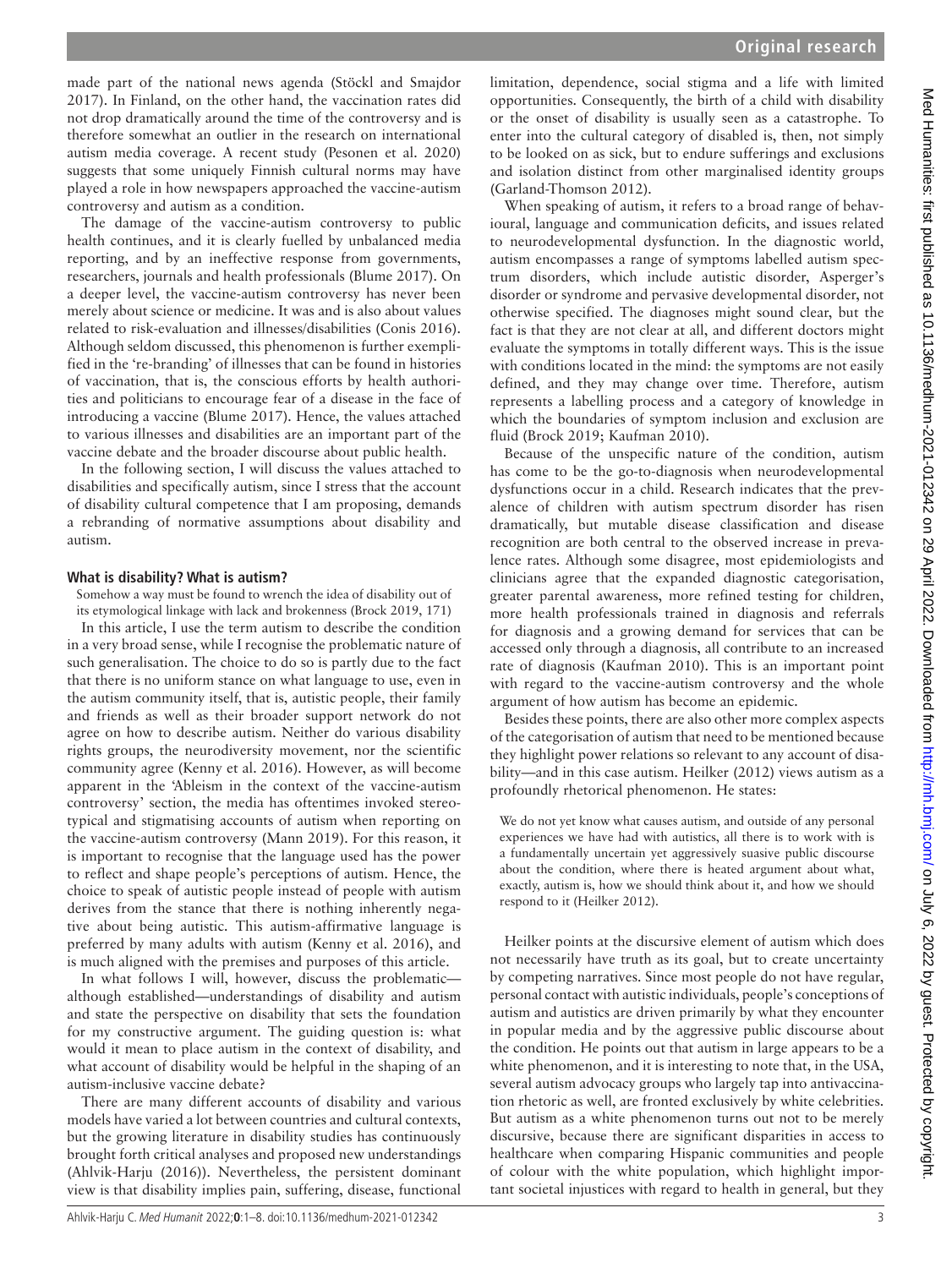also hide possible autism diagnoses among these populations ([Bishop-Fitzpatrick and Kind 2017](#page-6-11); [Conis 2016;](#page-6-2) [Heilker 2012;](#page-7-14) [Mandell et](#page-7-15) al. 2002).

A racialised perspective on autism is thus important, because without it, the disability perspective runs the risk of hiding coloured experiences of autism too. To understand autism from the horizon of disability does necessitate taking serious the various ways in which race is a part of the performance of disability [\(Kafer 2013;](#page-7-16) [Puar 2017](#page-7-17)). Furthermore, studies show that vaccine resistance is closely connected to wealth and to the collective perception of risk and its relation to social inequality and solidarity [\(Berezin and Eads 2016\)](#page-6-12), which highlights that a power perspective is especially pressing when discussing autism in the context of the vaccine-autism controversy.

What many autism community members underline is this: "if you know one person with autism, you know *one* person with autism". Autism is a many-dimensional manifold of abilities and limitations. Therefore, it might be worthwhile following autism researcher Ian Hacking's advice and speak of autistic communities in the plural [\(Hacking 2010\)](#page-7-18), and so join the neurodiversity movement claims that there are neurological differences in the human population, and that autism is a natural variation among humans—not a disease or a disorder, just 'a difference' ([Runswick-Cole 2014\)](#page-7-19). But somehow the diversity card does not seem to be all that helpful since it ignores some of the hardships that are affirmed in the lives of many disabled people [\(Ahlvik-](#page-6-9)[Harju 2016](#page-6-9)). Instead, disability could be thought of as something that begins in bodily variation, but transformed by encountering the world. Rosemarie Garland-Thomson writes:

The human variations we think of as disability are interruptions of departures from a standard script of human form, function, behaviour, or perception of what we call normal. Disability, then, is the transformation of the flesh as it encounters the world. Disability is the response over time to its environment. Disability occurs when the shape and function of bodies come into conflict with the shape and stuff of the world. The discrepancy between body and world, between that which is expected and that which is, produces disability as a way of being in an environment. So whereas disability is an index of capability in context, it is also a witness to our receptiveness to being shaped by our life journeys in the world [\(Garland-Thomson](#page-6-10)  [2012,](#page-6-10) 342).

One argument in this article derives from this particular understanding of disability, namely that autism is something that begins in the mind of an individual but transforms into disability as the autistic individual is shaped in and by the world. I argue that, when framed this way, the complexities around autism become easier to respond to. This implies that disability is inherent in human being and therefore it is even more urgent to critically assess contemporary discourses that approach disability in ways that inevitably shape common understandings of both disability and people's sense of selves [\(Garland-Thomson 2012](#page-6-10)).

A final note about how to understand disability that is important for the constructive argument is that disability is inherent in the human condition *now*—disability is something to hold on to for the *future*. Garland-Thomson uses the word conserve in this context. The idea of holding on to or conserving suggests that the characteristics that are thought of as disabilities should be understood as benefits rather than deficits, that is, disability is more of a resource than a liability. Although the collective consciousness denies characteristics such as vulnerability and mortality, disability insists that people's bodies are dynamic. Bodies need care; bodies are fragile; bodies are limited; bodies need assistance to live. Hence, disability is not a resource in an economic sense, but

disability is a resource in that its presence in the world works as a reminder of the giftedness of life, and of the fact that life cannot be fully controlled [\(Garland-Thomson 2012\)](#page-6-10).

## **Ableism in the context of the vaccine-autism controversy**

As mentioned, there is little research on the vaccine-autism controversy from a distinct disability perspective. A welcome exception is however a study by [Mann \(2019\)](#page-7-7), in which he focuses on how narratives about the vaccine-autism controversy may seek to eliminate disability. Drawing on the important work of disability scholar Alison Kafer, Mann analyses media coverage from the 10 most popular online news sources in the USA, and he found three major narrative themes: the death and survival narrative, the societal problem narrative and the preventative narrative. The results of this study reflect the general trend in the vaccine debate and is therefore—I suggest—a good demonstration of how ableism plays out in the immunisation context. In this section, I will present some of the ableist rhetoric that occurs in the vaccine debate.

Initially, a few things can be said about the problematic features in news articles about autism. There is, for example, a clear tendency to discuss approaches to autism in terms of medical interventions, which serves to exemplify how medicalisation of autism is well established. It is also found that autistic children are portrayed more frequently than autistic adults, which is a way of infantilising autism. Furthermore, in many news articles about autism there is no clear definition of what autism is, leaving the reader with stereotypical images ([Mann 2019](#page-7-7)). These are examples of how autism is narrated according to an ableist logic to medicalise, belittle and diminish the condition. Because autism is medicalised, the widely accepted way of framing disability in the Western world is with the medical model ([Davis](#page-6-13) [2013;](#page-6-13) [Grue 2017](#page-7-20)). The infantilisation of disability is common practice in other contexts as well, and further reinforced in relation to gender [\(Malacrida 2009](#page-7-21); [Robey, Beckley, and Kirschner](#page-7-22) [2006\)](#page-7-22).

Mann suggests that the *death and survival narrative* in vaccine-autism news laments the status of autistic children as a sort of death or loss that denies them a possible future, while also pushing the child and family to survive the diagnosis. What is problematic here is to place death on the autistic child, while describing the family as the survivor ([Mann 2019\)](#page-7-7). Although grief is in fact one of the most common parental emotions on diagnosis [\(Rabba, Dissanayake, and Barbaro 2019\)](#page-7-23), it is crucial to separate the personal feelings that occur in the landscape of parenthood, and what is made the accustomed attitude towards autism in general. Because as Brian Brock, father of an autistic son, withholds: grief is only one emotion that predominates in loving someone with autism [\(Brock 2019](#page-6-6)). Furthermore, the death and survival narrative also include how autism is portrayed as a disease that invade the family, making autism an external threat of some kind. Once again, it is important to recognise that autism—in all its various expressions—does affect the autistic child and the whole family. For instance, [Myers, Mackintosh,](#page-7-24) [and Goin-Kochel \(2009\)](#page-7-24) give a rich account of how the whole family might experience a child with autism [\(Myers, Mackin](#page-7-24)[tosh, and Goin-Kochel 2009\)](#page-7-24), but the risk in framing autism as something external is placing the autistic child outside the family unit in some sense. Put together with statements like "I would rather have a child dying from measles than being sentenced to a lifetime of autism" [\(Mann 2019\)](#page-7-7), stigmatisation is a fact.

*The societal problem narrative* further suggests that autism is a personal death and a societal one. In the immunisation context,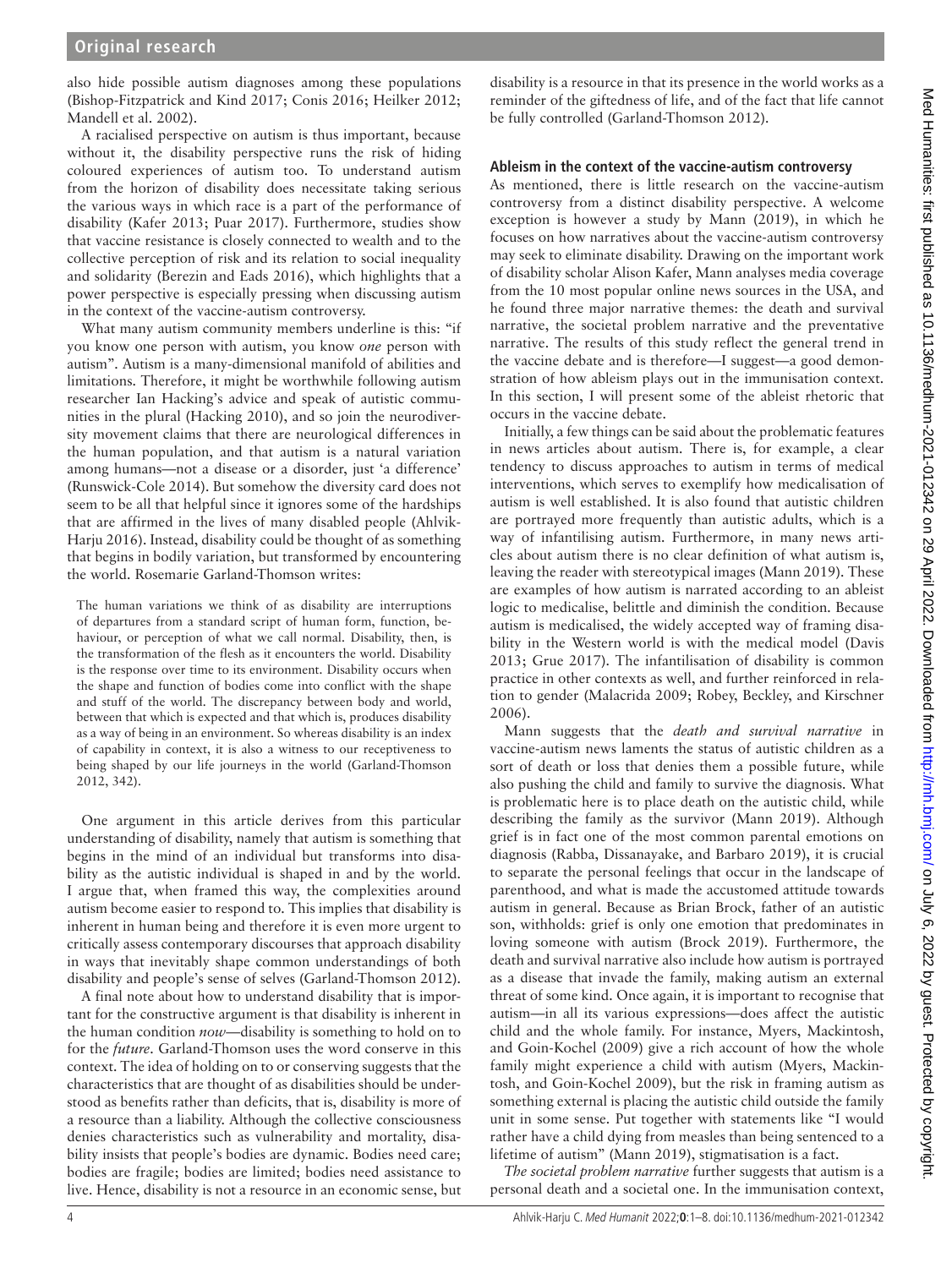it is not unusual to express worry about the rising numbers of children with autism, followed by a comment about how this is going to destroy the world or be disastrous to society. The implication of this is that autism is perceived as a problem to be dealt with in the present if the future is to be saved [\(Mann 2019](#page-7-7)). Andrew Wakefield and Del Bigtree, who are two key figures in today's antivaccination movement in the USA and beyond, frequently stress that the rising number of autism is going to be the end of society. Hence, the societal problem narrative is truly at the core of present-day antivaccination rhetoric [\(Wakefield](#page-7-25)  [2016](#page-7-25)).

*The preventative narrative* represents examples of when autism is discussed as something to be prevented. Here, prevention is synonymous to the desire for a future without autism ([Mann 2019\)](#page-7-7). Many articles speak to medical solutions that may prevent autism entirely, thus fitting well into the goal of curing rather than caring common in modern medicine. This is an occurring phenomenon in other medical contexts as well, but not only in a rhetorical manner. The introduction of prenatal testing, for instance, was motivated on the grounds of prevention. That is prevention from future costs and prevention from suffering, an elaborate way of saying that children with disabilities are not wanted [\(Ahlvik-Harju 2014](#page-6-14)). In the immunisation context, this is further exemplified in articles that aim to debunk misinformation about the vaccine-autism link with possible ways to reduce autism in the future [\(Mann 2019\)](#page-7-7).

When thinking about ableism and ableist rhetoric, what presents itself in the context of immunisation is clearly a medicalised, functionalised, racialised and capitalised view of human being(s). Medicine is to solve all kinds of human challenges and problems, human existence is defined by certain abilities and functions, the only significant human experience is white and human beings must not be an economic burden to families or societies. And while most people know that able-bodiedness is only temporary (because life is finite) and that physical and mental impairment can occur at any time, much of the physical, social and cultural world is designed in ways that discriminate against people with disabilities. The strength in Mann's analyses lies here in the theoretical framework of Kafer [\(Kafer](#page-7-16)  [2013](#page-7-16)). Namely, her activist approach that politicises stigmatising language about disability and her envisioning of a future with disabilities rather than the opposite that so evidently occurs in antivaccination rhetoric is what makes Mann's examples stand out.

While ableism is not merely a rhetorical problem, the vaccineautism controversy does demonstrate the power of language and rhetoric. Therefore, any means of challenging ableism must confront its rhetorical power. When discriminative rhetoric becomes so widely reified as autism has become in the immunisation context, it needs to be properly addressed and stripped of its impact [\(Cherney 2011\)](#page-6-15). In the 'Disability cultural competence' section, I will present Garland-Thomson's practice disability cultural competence, which sets the foundation for my constructive argument about how to find a more constructive way forward in the debate over vaccines.

## **Disability cultural competence**

In the articles 'Disability Bioethics: From Theory to Practice' (2017) and 'Disability Cultural Competence for All as a Model' (2021), Garland-Thomson (the latter co-written with Lisa I. Iezzoni) puts forward an initial proposal for a practice called disability cultural competence. The goal of this practice is broadly to shape attitudes, policy and practice [\(Garland-Thomson](#page-6-16) 

[2017\)](#page-6-16) according to the view that disability is something worth preserving or conserving [\(Garland-Thomson 2012\)](#page-6-10), which is aligned with Kafer's view presented in the 'Ableism in the context of the vaccine-autism controversy' section. This view of disability and human being is crucial because it sets this specific account of disability cultural competence apart from many other accounts, in that it does not reflect a thin understanding of disability culture and disability equity. That is, its goal is to establish a sense of pride and positivity as opposed to mere acceptance or tolerance. Its goal is to develop competencies to use the world effectively, maintain dignity, exercise self-determination, use accessible technology, find community and maintain relationships. Its goal is to bring disability culture to people currently identified as disabled and their families and caregivers as well as to people who might become disabled in the future. In question is also a form of 'structural competency', because its attention is focused on how social and cultural structures influence health outcomes and shape personhood beyond individual collaborations [\(Garland-Thomson 2017\)](#page-6-16). In what follows, I will explicate the theoretical premises and guiding principles for disability cultural competence and discuss the concrete knowledge areas involved.

The theoretical premises for disability cultural competence is found in two bioethical works, namely in the writings of bioethicist Jackie Leach Scully who argues that a *distinctive moral knowledge* can arise from the experience of living with a disabled body, and in the *disability principlism* articulated by law professor Alicia Ouellette. The idea behind the first claim is that people draw on their bodily experiences as they think and construct their social reality. The body is with its form, functions and perceptual anxieties—in this perspective—the horizon from which the world is understood. Thereby the experience of being a minority living in a world built for the majority can open new moral understandings. The idea behind disability principlism are the principles of: non-discrimination; full and effective participation of people with disabilities in society; respect for difference and accessibility [\(Garland-Thomson 2017;](#page-6-16) [Garland-Thomson](#page-6-17) [and Iezzoni 2021](#page-6-17)). Garland-Thomson argues that a disability cultural competence based in these premises strengthens the cultural, political and institutional climate in such a way that people with disabilities can flourish just as they are, and I further believe that this form of disability cultural competence could be a game changer in the vaccine debate. Although Garland-Thomson recognises that much has changed with increased political rights for people with disabilities, she stresses:

[-] all of us sense that the old way of talking about disability as a curse, tragedy, misfortune, or individual failing is no longer appropriate in our post-disability rights era but we are unsure about what more progressive, less impolite, language to use. Because of this, we are often reluctant to recognize our fellow citizens as disabled people, and often even more reluctant to acknowledge our own experience or status as people with disabilities [\(Garland-Thomson 2017, 333\)](#page-6-16).

The long history of devaluing disability is deeply embedded in language, and in the previous sections, I have demonstrated how this is manifested in the vaccine debate. Ableism is in large a rhetorical problem because ableism sustains and maintains itself via rhetoric ([Cherney 2011\)](#page-6-15) and therefore a crucial element of disability cultural competence is proposing language and ways of talking about disability that are non-prejudicial; a language that does not communicate stigma or tragedy; a language that does not impose failure of normalcy [\(Garland-Thomson 2017\)](#page-6-16). Appropriate language is key in the process of unlearning attitudes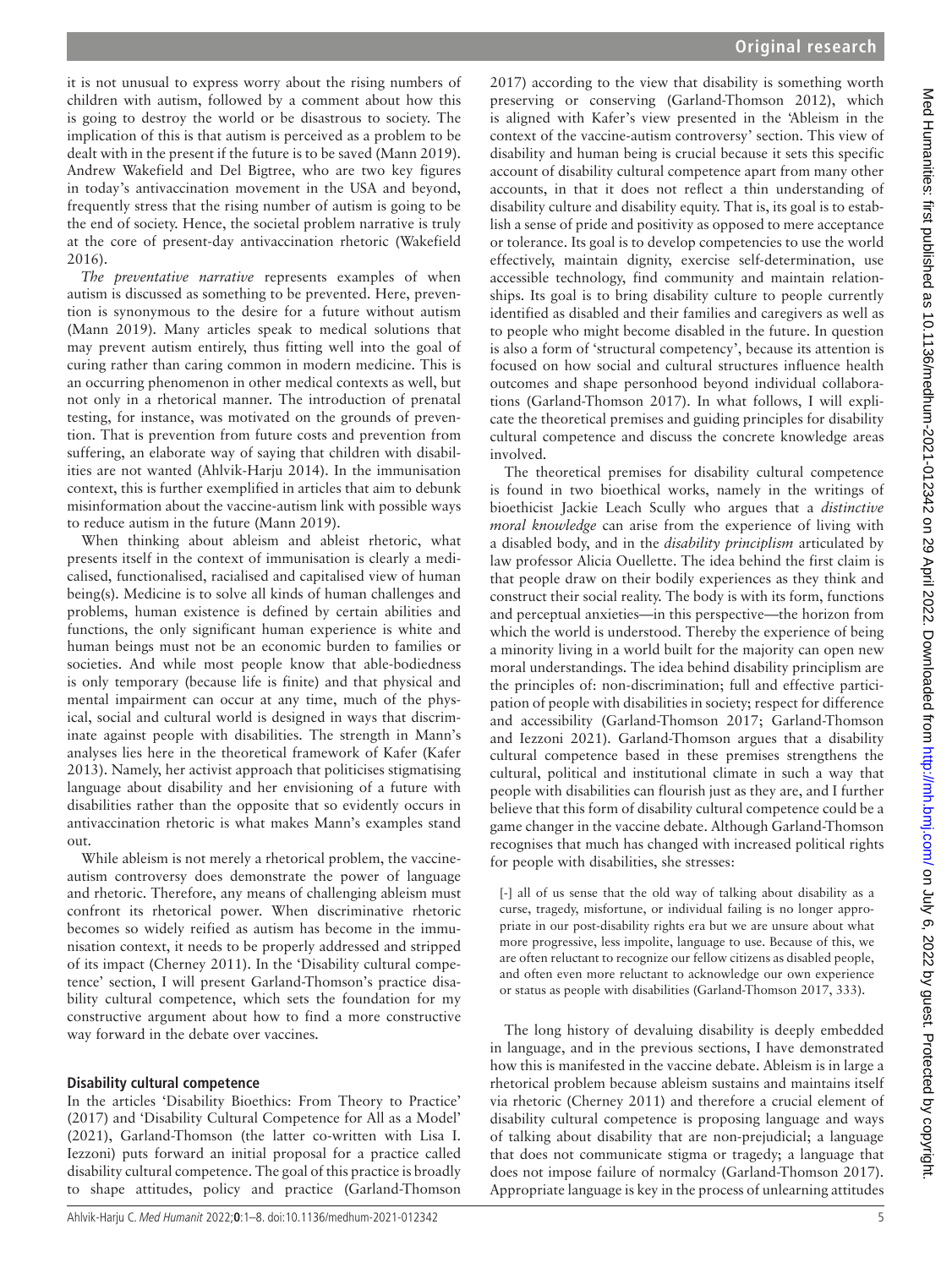that assign people with disabilities the role of the unwanted or the ultimate 'other' [\(Ahlvik-Harju 2015](#page-6-18)), but not the only focus.

Disability cultural competence is intended to be a practical toolkit that identifies and develops supports for people with disabilities and it involves five areas of knowledge: (1) biomedical decision-making, (2) disability culture and history, (3) accessible technology and design, (4) disability legislation and social justice and (5) disability cultural competence research. Hence, crucial to disability cultural competence is awareness about, support for and promotion of disability history, culture and arts. It is about user-based design, development and promotion of accessible technology that helps improve the quality of life for people with disabilities. It is about knowing the legal rights, obligations and protections due to those identifying as people with disabilities ([Garland-Thomson 2017;](#page-6-16) [Garland-Thomson and Iezzoni 2021](#page-6-17)).

The foundation for these knowledge areas is the disability bioethics presented earlier, which ought to be translated into a specific set of principles, practices, policies and competencies that can affect biomedical decision-making and life decision-making. While Garland-Thomson underlines that disability cultural competency would begin in healthcare environments, and from there extend to workplaces, commercials, governments, culture and private organisations [\(Garland-Thomson 2017](#page-6-16)), I would propose a more horizontal and synchronised endeavour.

The bioethical framework is important since bioethics springs from the need for a response to unethical medical practice ([Garland-Thomson 2017](#page-6-16)). And while ableism exists in every sphere of society and culture, the medical sphere has been the dominant context with regard to ableist definitions of and responses to disability. Elsewhere I have emphasised that health professionals do not merely offer support to people with disabilities. They also possess the power to act as gatekeepers of treatment, social benefits and inclusion. Hence, they influence both health policy and attitudes towards health in general. They have the power to control language, knowledge and even the social response to disability, and therefore they play a crucial role in maintaining and justifying the view that disability is an individual tragedy [\(Ahlvik-Harju 2017](#page-6-19)).

Because health professionals have been and are in an obvious power position in relation to people with disability, a distinct disability bioethics that frames disability as valued social diversity, and supports the human rights-based understanding of disability in legislation, can move both disability and bioethics out of the healthcare context and into other material environments, civic institutions, cultural structures and interpersonal interactions. Thus, disability cultural competence is a skillset that springs from bioethics and biomedical decision-making in the healthcare setting, but reaches towards everyone as they navigate through life in egalitarian democratic societies ([Garland-Thomson 2017](#page-6-16)).

The tools of disability cultural competence would be courses, training, presentations, expert patients, certification, speakers, exhibits and media products. Garland-Thomson suggests that the primary leadership in disability cultural competence development and implementation would come from expert communities in disability bioethics and from subject experts in disability culture. Leaders and tool developers would be people with a high degree of disability cultural skill. A disability cultural competence initiative would produce research, policy papers, events, education, curation and support for disability cultural competence implementation ([Garland-Thomson 2017\)](#page-6-16).

The question is, then, in what way the vaccine-autism controversy and the wider debate about vaccines could change if disability cultural competence would be implemented? That will be discussed in the 'Concluding discussion' section.

# **CONCLUDING DISCUSSION**

Many want to blame Andrew Wakefield and the antivaccination movement for declining vaccination rates and increased illness outbreaks, and some want to put the responsibility on the media. Not for the doubts about vaccine safety that the vaccineautism controversy has caused necessarily, but for the narrow and simplistic explanations available to worrying parents ([Blume](#page-6-5) [2017;](#page-6-5) [Conis 2014\)](#page-6-4). Placing the responsibility solely or primarily on the antivaccination movement (or Wakefield) ignores other factors to why people choose not to vaccinate, and it ignores the specific context(s) in which the controversy has gained a strong hold. It ignores deeply held values that health and risk communication both reflect and generate as knowledge is circulated between parties. Therefore, I argue that it is important to investigate the driving forces for past vaccine controversies.

In this article, I have demonstrated that the vaccine-autism controversy is not merely a medical problem or an epidemiological problem. I have shown that it in large is a diagnostic problem, but most importantly I have wanted to show in what ways it has turned into a *moral problem*. It is a moral problem because, at its core, the vaccine-autism controversy is about what kind of human beings that are welcomed into this world—and what kind of world that is built for human beings already inhabiting it.

I have demonstrated that the vaccine-autism controversy is pertained with ableism by presenting different narratives about disability that make up an important part of the discourses about a possible link between vaccines and autism. These narratives say that autism denies people a happy future. They say that families need to fight an enemy that comes in the form of an autism diagnosis. They say that the rising number of autism is going to be the end of society. They say that as much preventive work as possible is necessary to eliminate autism, because if it is not done, then families and society will suffer from economic and social costs. Ableism is by no means only a rhetorical problem, but the vaccine-autism controversy does demonstrate the power of language and rhetoric. Therefore, any means of challenging ableism must confront its rhetorical power.

Discursively the controversy expresses and upholds stereotypes of disability that, among other things, leads to people particularly parents to young children—fearing neurological and behavioural disabilities. Because parenthood is understood to be a moral act, the discursive construction of disability can be described as the performance of ableism. In line with Garland-Thomson, I therefore argue that the complex experiences of autistic people should lead future conversations about autism. A crucial element of disability cultural competence is proposing language and ways of talking about disability that are nonprejudicial, that does not communicate stigma or tragedy, and that does not impose failure of normalcy. I find this to be necessary in all health communication. Health professionals, health authorities and the media (in all its various forms) have the power to shape attitudes in a very broad sense and can thus invite everyone into building solidarity with others and create a more open society—a more autism-inclusive society. To place the lived experience of autism as the horizon from which to guide the (moral) responses in the vaccine debate is a good starting point for challenging the rhetorical power of ableism. I truly believe that this could be a game changer in the debate over vaccines and for trust-building between families and health professionals. Furthermore, it would be a game changer for the 15% of the world's population who identify as disabled [\(WHO 2021](#page-7-26)) to finally belong, and to be perceived as having a future.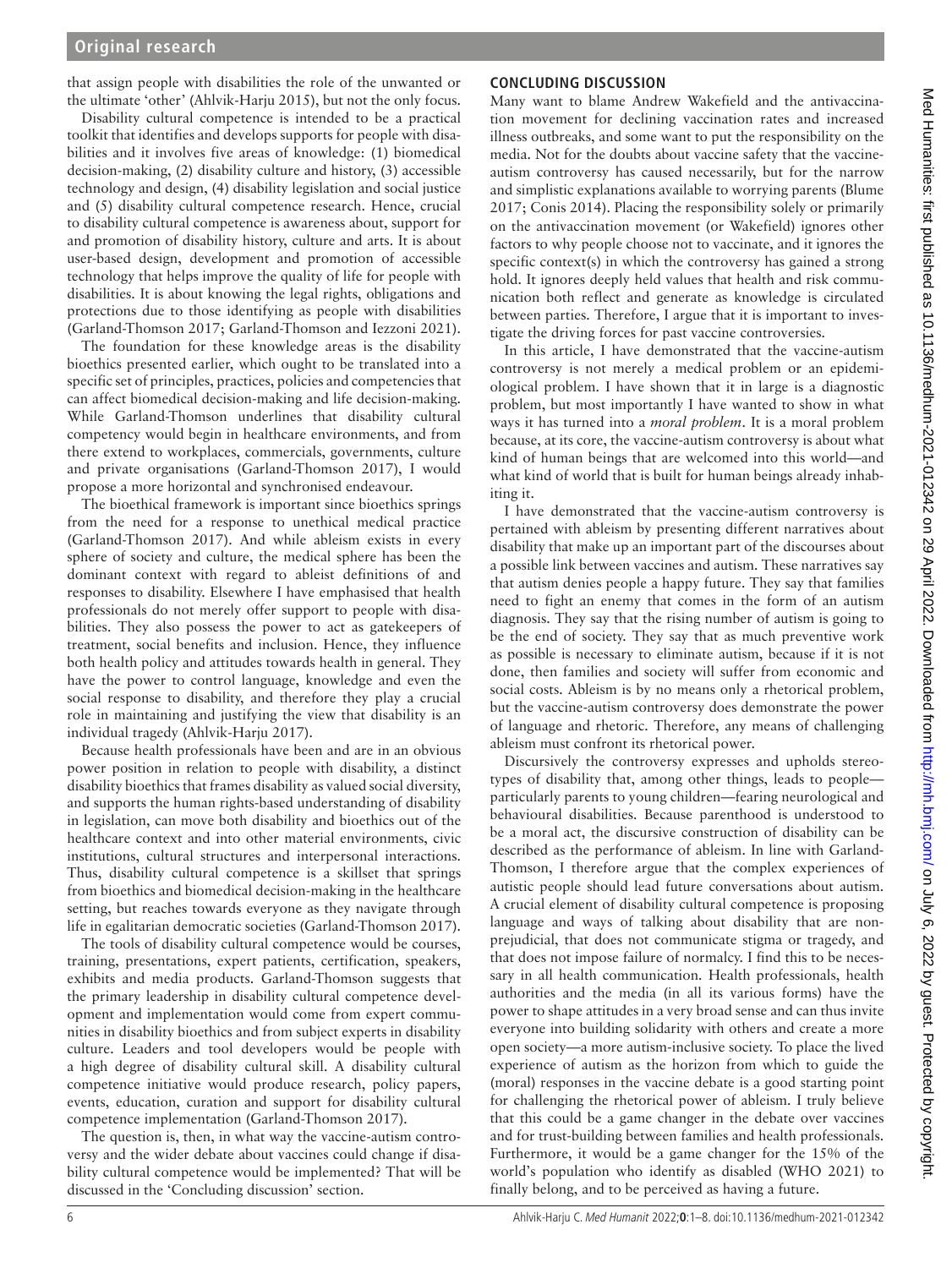The reason to why I argue for the implementation of disability cultural competence as opposed to merely focusing on challenging the rhetoric is related to the fact that health professionals are in an obvious power position in relation to people with disability, but also in a key position with regards to vaccine attitudes and behaviour. Therefore, I believe that a distinct disability bioethics that frames disability as valued social diversity and supports the human rights-based understanding of disability in legislation can move both disability and bioethics out of the healthcare context and into other material environments, civic institutions, cultural structures and interpersonal interactions. Hence, to work with disability cultural competence on a broader level is an attempt to connect concerns over vaccines with other concerns in the medical sphere. It is an attempt to connect policy and practice in a way that actually has the power to change the moral landscape in the medical context and in the debate over vaccines.

What if parents to young children would be allowed to circulate their worries at the doctor's office and have someone say that autism might be a challenge, but also a gift? What if more research funding could go into creating the necessary support for autistic families, instead of merely to finding out *why* they have autism in the first place? What if representants for the media would highlight a more complex and optimistic view of (people with) autism when reporting on the safety of vaccines? What if the presence of the 1 in 68 people (or more) that are diagnosed with autism would be a reminder of life's giftedness, rather than a sign of catastrophe? What if research about vaccine attitudes, public health and bioethics would extend its basic premises, principles and views on human being so that they would actively work against polarisation and discrimination of people with disabilities?

To find language, forms and norms for that which here is called disability cultural competence is about finding more human ways of perceiving people labelled disabled, and about finding concrete tools to in more sensible, truthful, constructive and competent manner discuss vaccines and autism. Because when both research and the wider discourse are limited to whether there is a link between the MMR vaccine and autism, there is an implicit ableist message there that autism is not wanted. People with autism are not wanted. Bearing in mind that there will be other pandemics and health emergencies in the future, there is a need for competencies to determine the difference between facts and myths, and there is a need for competencies to find common ground and common goals, competences that link tender discursive skills with compassionate practices, competence to recognise the moral challenges in the medical sphere. Implementing disability cultural competence has the generative power to do just that.

COVID-19 has presented many challenges with regard to illness narratives, risk-evaluation, trust in authorities and vaccination. Although this article is focused on the vaccine-autism controversy, my hope is that the outcomes of it can have bearing on present-day vaccine debates and on present-day healthcare practices. For instance, in what ways can the performance of ableism be discerned in the media coverage of COVID-19? In what ways can ableism be discerned in access to healthcare, in administration of vaccines and in COVID-19-related antivaccination rhetoric? And with occurring reports on long COVID-19: what future can be discerned for all those lives affected longterm with COVID-19?

**Acknowledgements** I would like to thank my research group VaccAtt for comments on the first draft of this manuscript. I would also like to thank my research seminar in Systematic theology at Åbo Akademi University for valuable comments on

an earlier draft, and the anonomous reviewer for important feedback that helped me clarify the text and arguments.

**Contributors** CIMA-H planned the research and was the only contributor to the design and implementation of the research, to the analysis and to the writing of the manuscript.

**Funding** This research was funded by The Academy of Finland, project number 316726.

**Competing interests** None declared.

**Patient and public involvement** Patients and/or the public were not involved in the design, or conduct, or reporting, or dissemination plans of this research.

**Patient consent for publication** Not applicable.

**Ethics approval** Not applicable.

**Provenance and peer review** Not commissioned; externally peer reviewed.

**Data availability statement** No data are available.

**Open access** This is an open access article distributed in accordance with the Creative Commons Attribution 4.0 Unported (CC BY 4.0) license, which permits others to copy, redistribute, remix, transform and build upon this work for any purpose, provided the original work is properly cited, a link to the licence is given, and indication of whether changes were made. See: [https://creativecommons.org/](https://creativecommons.org/licenses/by/4.0/) [licenses/by/4.0/.](https://creativecommons.org/licenses/by/4.0/)

### **BIBLIOGRAPHY**

- <span id="page-6-14"></span>Ahlvik-Harju, C. 2014. "The Invisible Made Visible?: The Ethical Significance of Befriending People with Disabilities." Studia Theologica - Nordic Journal of Theology 68 (2): 122–46.
- <span id="page-6-18"></span>Ahlvik-Harju, C. 2015. "Disturbing Bodies: Reimagining Comforting Narratives of Embodiment through Feminist Disability Studies." [Scandinavian Journal of Disability](http://dx.doi.org/10.1080/15017419.2015.1063545)  [Research](http://dx.doi.org/10.1080/15017419.2015.1063545) 18 (3): 222–33. https://doi.org/
- <span id="page-6-9"></span>Ahlvik-Harju, C. 2016. "Resisting Indignity. A Feminist Disability Theology." [http://www.](http://www.doria.fi/bitstream/handle/10024/127303/ahlvik_carolin.pdf?sequence=2&isAllowed=y) [doria.fi/bitstream/handle/10024/127303/ahlvik\\_carolin.pdf?sequence=2&isAllowed=](http://www.doria.fi/bitstream/handle/10024/127303/ahlvik_carolin.pdf?sequence=2&isAllowed=y) [y](http://www.doria.fi/bitstream/handle/10024/127303/ahlvik_carolin.pdf?sequence=2&isAllowed=y).
- <span id="page-6-19"></span>Ahlvik-Harju, C. 2017. "Theoligy as a Liberating Gatekeepr of Reproductive Health: Toward a Relational Conception of Health through Critical Reflection on Ableism." In Mending the World: Possibilities and Obstacles for Religion, Church, and Theology, edited by Blåder Niclas and Helgesson Kristina Kjellin, 348–69. Eugene, Oregon: PickWick Publications.
- <span id="page-6-7"></span>Ahlvik-Harju, C. 2019. "Föräldrars Vaccinattityder Som Existentiella Narrativ: En Kvalitativ Livsåskådningsstudie Om Mässlingsfallet i Larsmo." Teologinen Aikakauskirja 124 (4): 329–247.
- <span id="page-6-1"></span>Ashworth, M., L. Thunström, T. L. Cherry, S. C. Newbold, and D. C. Finnoff. 2021. "Emphasize Personal Health Benefits to Boost COVID-19 Vaccination Rates." [Proceedings of the National Academy of Sciences of the United States of America](http://dx.doi.org/10.1073/pnas.2108225118) 118 (32): e2108225118. https://doi.org/
- <span id="page-6-12"></span>Berezin, M., and A. Eads. 2016. "Risk Is for the Rich? Childhood Vaccination Resistance and a Culture of Health." [Social Science & Medicine \(1982](http://dx.doi.org/10.1016/j.socscimed.2016.07.009)) 165 (September): S0277-9536(16)30363-X: 233–45. https://doi.org/
- <span id="page-6-11"></span>Bishop-Fitzpatrick, L., and A. J. H. Kind. 2017. "A Scoping Review of Health Disparities in Autism Spectrum Disorder." [Journal of Autism and Developmental Disorders](http://dx.doi.org/10.1007/s10803-017-3251-9) 47 (11): 3380–91. https://doi.org/
- <span id="page-6-5"></span>Blume, S. 2017. Immunization: How Vaccines Became Controversial. London: Reaktion Books, Limited.
- <span id="page-6-6"></span>Brock, B. 2019. Wondrously Wounded: Theology, Disability, and the Body of Christ. Waco: Baylor University Press.
- <span id="page-6-3"></span>Carrion, M. L. 2018. "'You Need to Do Your Research': Vaccines, Contestable Science, and Maternal Epistemology." [Public Understanding of Science \(Bristol, England](http://dx.doi.org/10.1177/0963662517728024)) 27 (3): 310–24. https://doi.org/
- <span id="page-6-15"></span>Cherney, J. L. 2011. "The Rhetoric of Ableism." [Disability Studies Quarterly](http://dx.doi.org/10.18061/dsq.v31i3.1665) 31 (3). https:// doi.org/

<span id="page-6-4"></span>Conis, E. 2014. [Vaccine Nation](http://dx.doi.org/10.7208/chicago/9780226923772.001.0001). 1 edition. University of Chicago Press. https://doi.org/

- <span id="page-6-2"></span><span id="page-6-0"></span>Conis, E. 2016. "Vaccine Nation: America's Changing Relationship with Immunization." Coombes, R. 2016. "Attacking the Devil: The Thalidomide Story." [BMJ \(Clinical Research](http://dx.doi.org/10.1136/bmj.i353)  [Ed](http://dx.doi.org/10.1136/bmj.i353).) 352: i353. https://doi.org/
- <span id="page-6-13"></span>Davis, L. J. 2013. [The End of Normal](http://dx.doi.org/10.3998/mpub.5608008). Ann Arbor, Michigan: University of Michigan Press. https://doi.org/
- <span id="page-6-8"></span>De Benedictis, S. 2012. "Feral Parents: Austerity Parenting under Neoliberalism." Studies in [the Maternal](http://dx.doi.org/10.16995/sim.40) 4 (2): 1–21. https://doi.org/
- <span id="page-6-10"></span>Garland-Thomson, R. 2012. "The Case for Conserving Disability." [Journal of Bioethical](http://dx.doi.org/10.1007/s11673-012-9380-0)  [Inquiry](http://dx.doi.org/10.1007/s11673-012-9380-0) 9 (3): 339–55. https://doi.org/
- <span id="page-6-16"></span>Garland-Thomson, R. 2017. "Disability Bioethics: From Theory to Practice." Kennedy [Institute of Ethics Journal](http://dx.doi.org/10.1353/ken.2017.0020) 27 (2): 323–39. https://doi.org/
- <span id="page-6-17"></span>Garland-Thomson, R., and L. I. Iezzoni. 2021. "Disability Cultural Competence for All as a Model." [The American Journal of Bioethics](http://dx.doi.org/10.1080/15265161.2021.1958652) 21 (9): 26–28. https://doi.org/